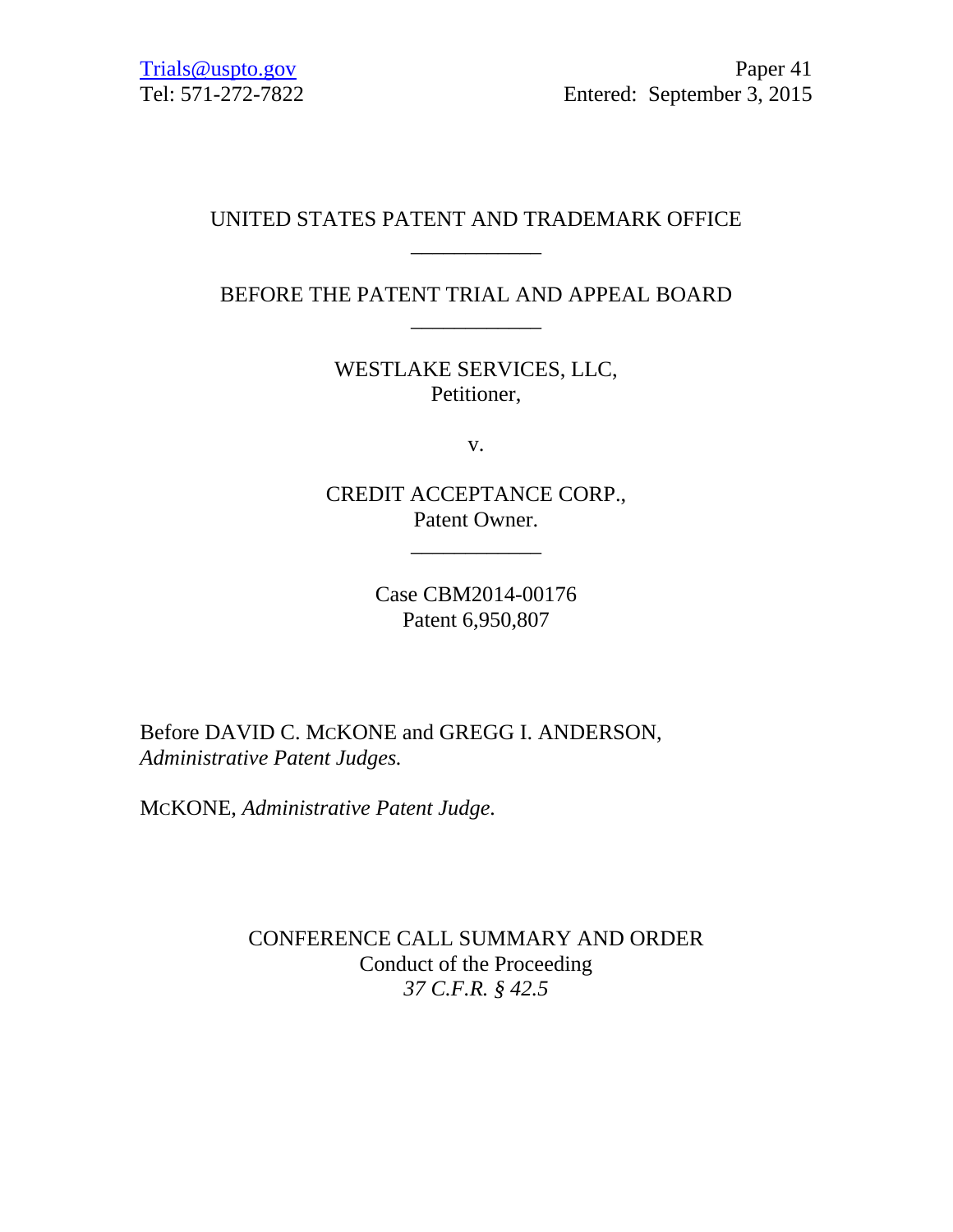# CBM2014-00176 Patent 6,950,807

Patent Owner requested a conference call, seeking authorization to file a motion to terminate. A conference call to discuss this issue was held on September 1, 2015, among John van Loben Sels, counsel for Westlake Services, LLC ("Petitioner"), P. Anthony Sammi and James Y. Pak, counsel for Credit Acceptance Corp. ("Patent Owner"), and Judges McKone and Anderson. We decline to grant Patent Owner authorization to file a motion to terminate.

In related litigation, *Credit Acceptance Corp. v. Westlake Services, LLC*, CV 13-01523 SJO (C.D. Cal.), the district court granted Patent Owner's motion to voluntarily dismiss with prejudice, concluding that no case or controversy remained after Patent Owner gave a covenant not to sue Petitioner for infringement of the '807 patent. *See* Ex. 2004 (minute order granting Motion to Voluntarily Dismiss with Prejudice). According to Patent Owner, we have the discretion, under 37 CFR § 42.72, to terminate a proceeding "where appropriate." Patent Owner seeks authorization to file a motion to terminate this proceeding, arguing that, after giving its covenant not to sue, there is no case or controversy sufficient to maintain this proceeding.

Patent Owner contends that the Leahy-Smith America Invents Act ("AIA"), Pub. L. No. 112-29, § 18(a)(1)(B), 125 Stat. 284, 330 (Sept. 16,  $2011$ ), provides a basis for its proposed motion. Section  $18(a)(1)(B)$  states:

(B) A person may not file a petition for a transitional proceeding with respect to a covered business method patent unless the person or the person's real party in interest or privy has been sued for infringement of the patent or has been charged with infringement under that patent.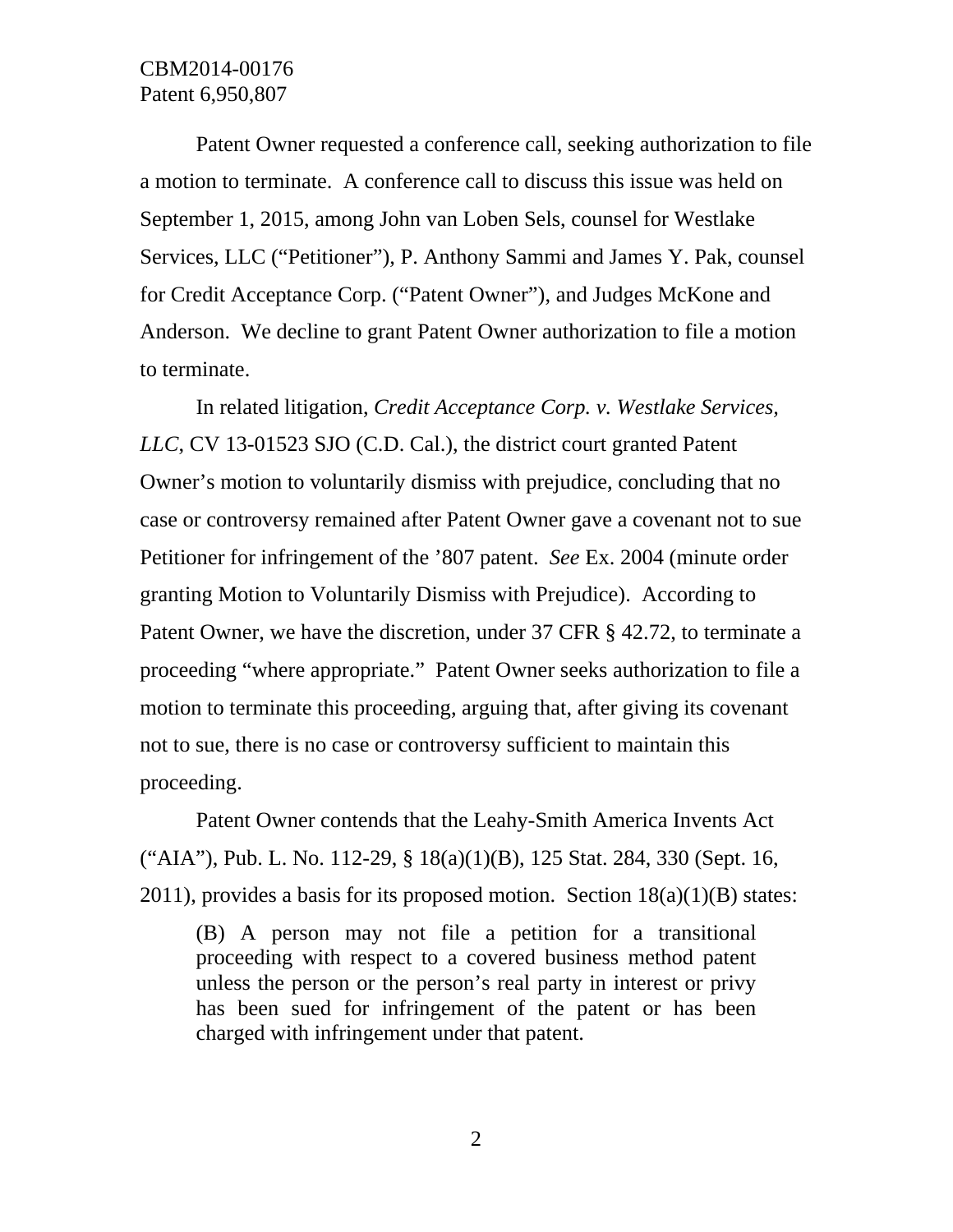Patent Owner further relies on 37 CFR § 42.302(a), which states:

(a) A petitioner may not file with the Office a petition to institute a covered business method patent review of the patent unless the petitioner, the petitioner's real party-in-interest, or a privy of the petitioner has been sued for infringement of the patent or has been charged with infringement under that patent. Charged with infringement means a real and substantial controversy regarding infringement of a covered business method patent exists such that the petitioner would have standing to bring a declaratory judgment action in Federal court.

Both the statute and the rule provide that a person "may not file [with the Office] a petition" unless the petitioner "has been sued for infringement of the patent or has been charged with infringement under that patent." Patent Owner contends that the statute and rule impose a standing requirement that continues throughout a covered business method patent proceeding, not just at the time of filing a petition.

Patent Owner presented this as an issue of first impression, arguing that the Board has not previously considered whether we can maintain a covered business method patent proceeding once the underlying infringement controversy has been resolved. Petitioner responded by citing *Ebay Enterprise, Inc. v. Lockwood*, Case CBM2014-00026 (PTAB May 15, 2014) (Paper 25), as an example in which the Board denied the relief Patent Owner now seeks.

In *Ebay*, at the time the petition was filed, petitioner Ebay had been charged with infringement by virtue of its obligation to indemnify its customer for alleged infringement. Case CBM2014-00026, slip. op. at 9–10. The patent owner in *Ebay* argued that dismissal of the customer suit removed any standing the petitioner may have had in the covered business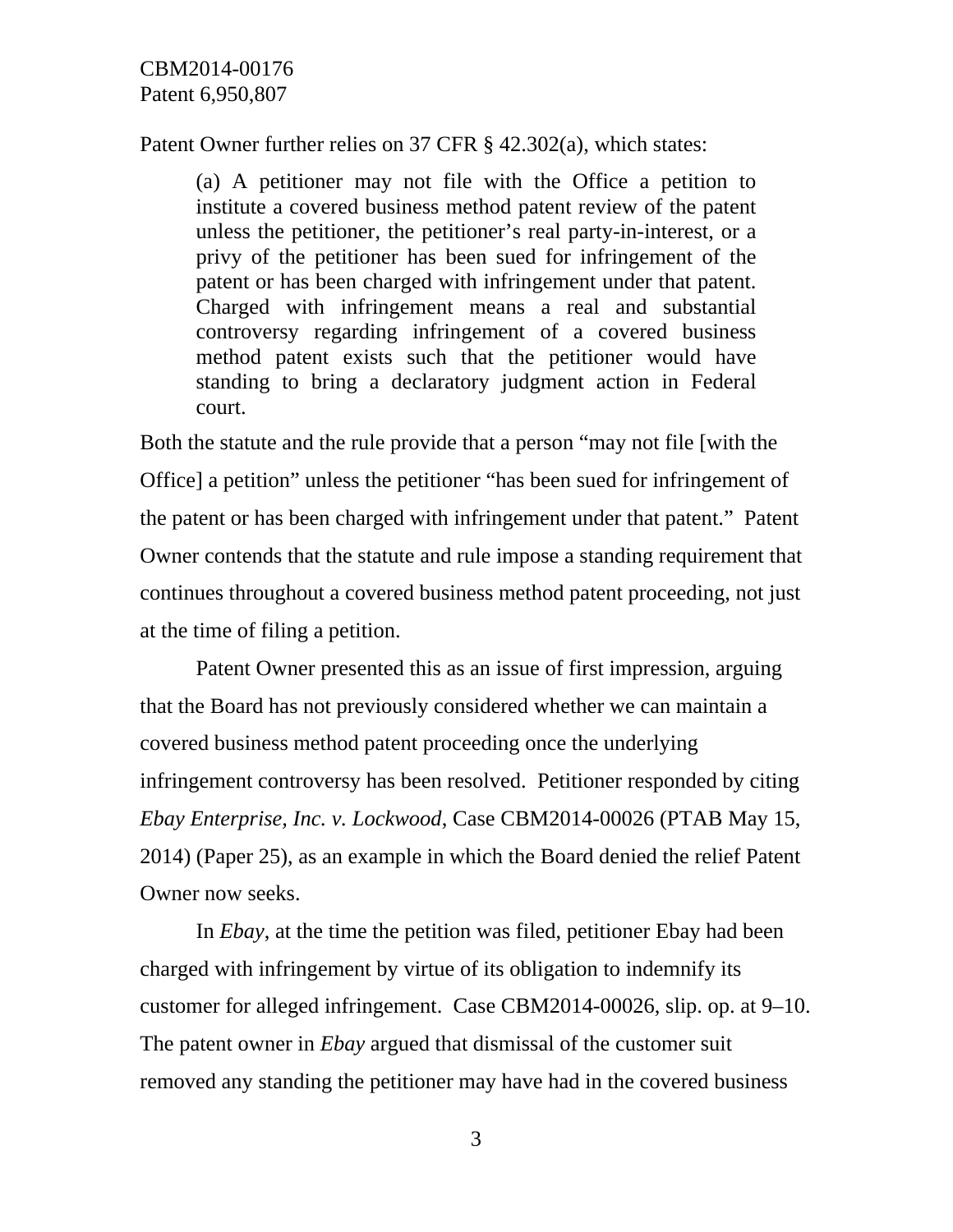method patent review. *Id.* at 10. The *Ebay* panel rejected this argument, reasoning, based on the plain language of the rule, that "the requirements of Rule 42.302(a) need be met only at the time of filing." *Id.* at 11.

We agree with the reasoning in the *Ebay* case. As the Federal Circuit has explained, "the starting point for a standing determination for a litigant before an administrative agency is not Article III [of the Constitution], but is the statute that confers standing before that agency." *Ritchie v. Simpson*, 170 F.3d 1092, 1095 (Fed. Cir. 1999); *accord Coach Servs., Inc. v. Triumph Learning LLC*, 668 F.3d 1356, 1376 (Fed. Cir. 2012) ("[F]or an agency such as the PTO, standing is conferred by statute."). In this case, standing is conferred by AIA Section  $18(a)(1)(B)$ . This statute places a restriction on who may "file" a petition for covered business method patent review, limiting it to a person who "has been sued for infringement of the patent or has been charged with infringement under that patent." The statute is unambiguous. By its terms, it specifies a requirement evaluated at the time a petition is filed. Patent Owner points us to no language in the statute, and we see none, imposing a requirement of a continuous infringement controversy between the parties in order to maintain a proceeding. Nor has Patent Owner cited to us authority calling into question the plain language of the statute.

Patent Owner analogizes our proceedings to district court proceedings, arguing that we should apply a similar Article III case or controversy analysis. The *Ebay* panel addressed this issue, as well, concluding that "Article III case-or-controversy considerations do not apply to administrative proceedings." Case CBM2014-00026, slip. op. at 12 (citing *Coach Servs.*, 668 F.3d at 1376); *accord Ritchie*, 170 F.3d at 1094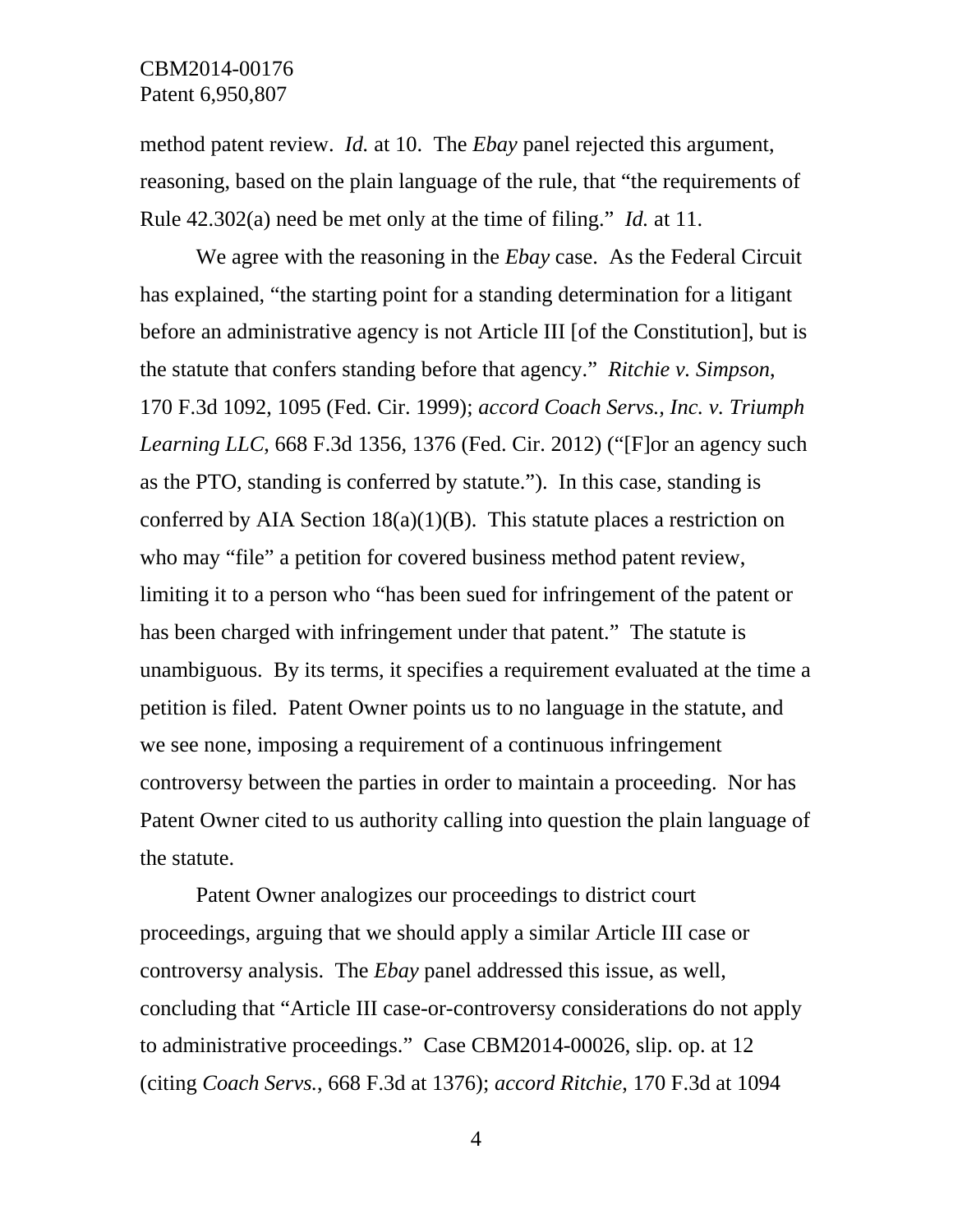### CBM2014-00176 Patent 6,950,807

("In courts created pursuant to Article III of the United States Constitution, a plaintiff must make out a 'case or controversy' between himself and a defendant to have standing. However, 'case' and 'controversy' restrictions for standing do not apply to matters before administrative agencies and boards, such as the PTO." (internal citations omitted)). Patent Owner points us to no contrary authority.

Finally, Patent Owner argues that 35 U.S.C. § 327 provides a basis to terminate. Section 327, however, provides for termination as to a petitioner upon a joint request of a petitioner and patent owner and, if no petitioner remains, provides the Board discretion to terminate the proceeding. By its terms, Section 327 is inapplicable here, as Petitioner does not request termination.

In sum, Patent Owner has not provided any basis beyond attorney argument for seeking termination while Petitioner has presented clear authority showing that such relief would be inappropriate. Accordingly, engaging in full briefing of the issue would be a waste of the parties' and the Board's time. We do not authorize such briefing.

#### ORDER

It is

ORDERED that Patent Owner is not authorized to file a motion to terminate.